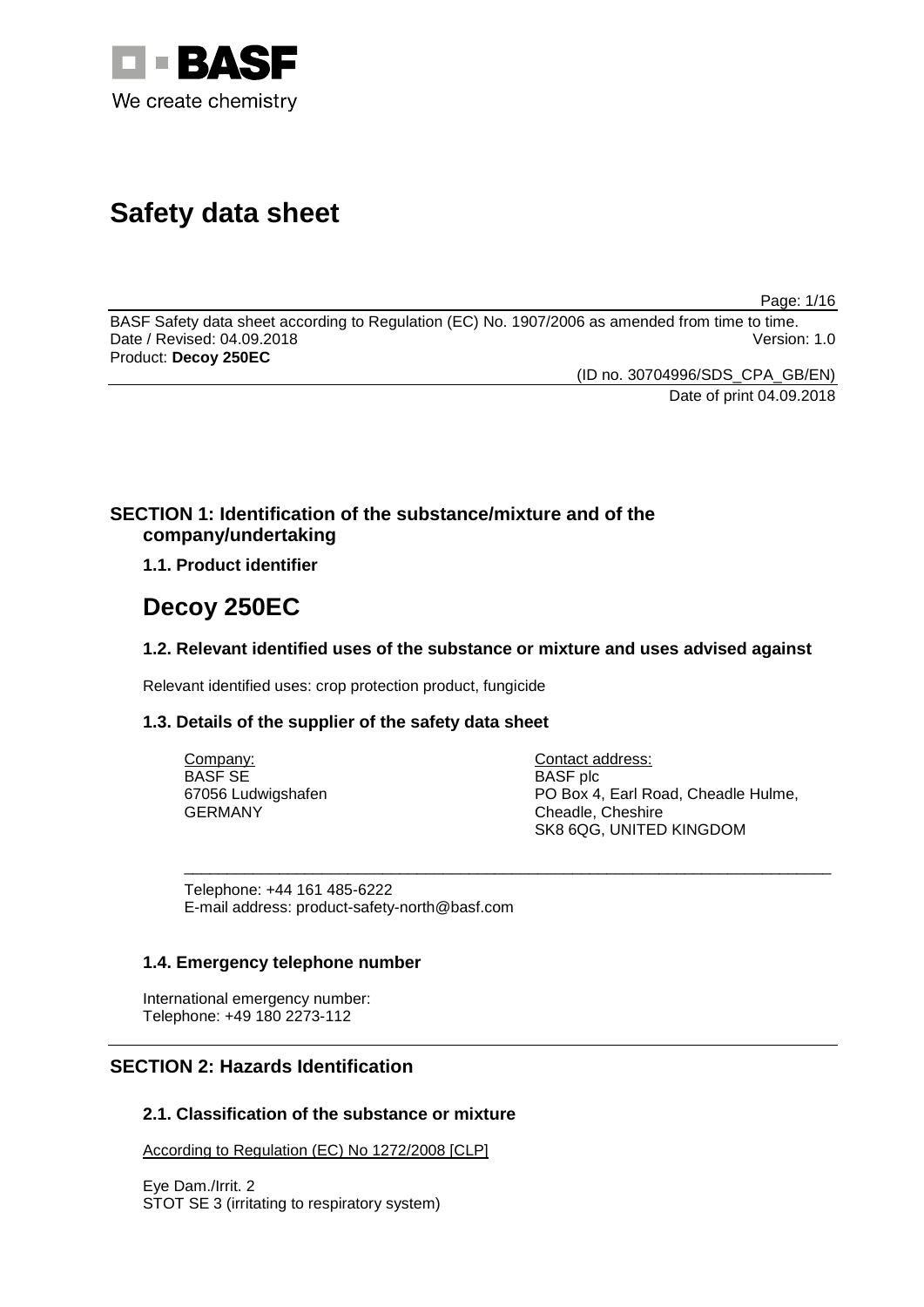Page: 2/16

BASF Safety data sheet according to Regulation (EC) No. 1907/2006 as amended from time to time. Date / Revised: 04.09.2018 Product: **Decoy 250EC**

(ID no. 30704996/SDS\_CPA\_GB/EN)

Date of print 04.09.2018

Aquatic Acute 1 Aquatic Chronic 1

H319, H335, H400, H410, EUH401

For the classifications not written out in full in this section the full text can be found in section 16.

## **2.2. Label elements**

Globally Harmonized System (GHS) in accordance with UK regulations.



Signal Word: Warning

| Hazard Statement:<br>H319<br>H335<br>H400<br>H410<br>EUH401 | Causes serious eye irritation.<br>May cause respiratory irritation.<br>Very toxic to aquatic life.<br>Very toxic to aquatic life with long lasting effects.<br>To avoid risks to human health and the environment, comply with the<br>instructions for use. |
|-------------------------------------------------------------|-------------------------------------------------------------------------------------------------------------------------------------------------------------------------------------------------------------------------------------------------------------|
| <b>Precautionary Statement:</b>                             |                                                                                                                                                                                                                                                             |
| P <sub>101</sub><br>P102<br>P103                            | If medical advice is needed, have product container or label at hand.<br>Keep out of reach of children.<br>Read label before use.                                                                                                                           |
| Precautionary Statements (Prevention):                      |                                                                                                                                                                                                                                                             |
| P261                                                        | Avoid breathing vapours/spray.                                                                                                                                                                                                                              |
| P264<br>P271                                                | Wash contaminated body parts thoroughly after handling.<br>Use only outdoors or in a well-ventilated area.                                                                                                                                                  |
| P280                                                        | Wear protective gloves/protective clothing/eye protection/face<br>protection.                                                                                                                                                                               |
| Precautionary Statements (Response):                        |                                                                                                                                                                                                                                                             |
| P312                                                        | Call a POISON CENTER or doctor/physician if you feel unwell.                                                                                                                                                                                                |
| P305 + P351 + P338                                          | IF IN EYES: Rinse cautiously with water for several minutes. Remove<br>contact lenses, if present and easy to do. Continue rinsing.                                                                                                                         |
| P304 + P340                                                 | IF INHALED: Remove person to fresh air and keep comfortable for<br>breathing.                                                                                                                                                                               |
| P308 + P311                                                 | IF exposed or concerned: Call a POISON CENTER or doctor/physician.                                                                                                                                                                                          |
| P391                                                        | Collect spillage.                                                                                                                                                                                                                                           |
| P337 + P311                                                 | If eye irritation persists: Call a POISON CENTER or doctor/physician.                                                                                                                                                                                       |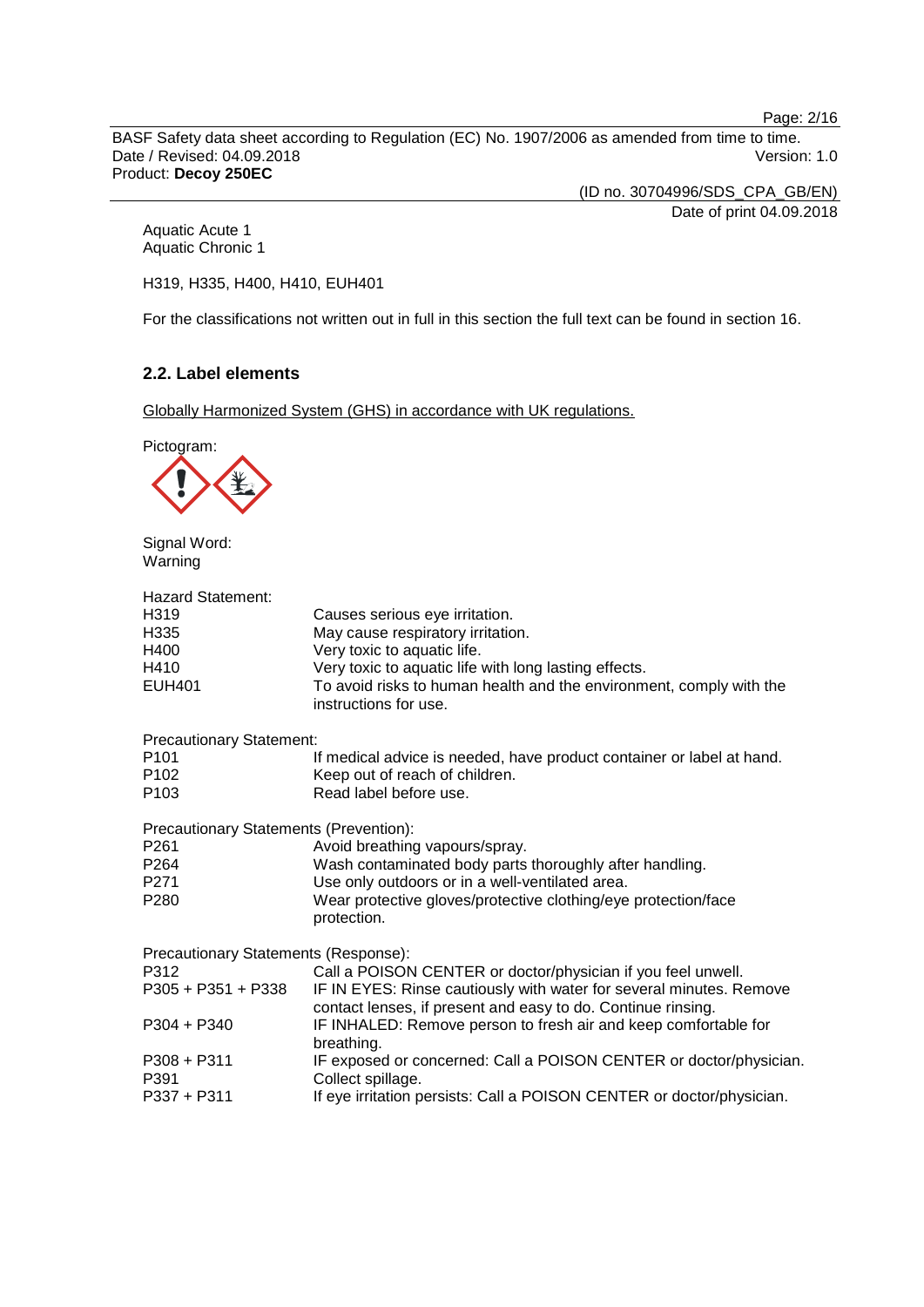Page: 3/16

BASF Safety data sheet according to Regulation (EC) No. 1907/2006 as amended from time to time. Date / Revised: 04.09.2018 Version: 1.0 Product: **Decoy 250EC**

(ID no. 30704996/SDS\_CPA\_GB/EN)

Date of print 04.09.2018

| Precautionary Statements (Storage):  |                                                                                                                                                                                             |
|--------------------------------------|---------------------------------------------------------------------------------------------------------------------------------------------------------------------------------------------|
| P403 + P233                          | Store in a well-ventilated place. Keep container tightly closed.                                                                                                                            |
| P405                                 | Store locked up.                                                                                                                                                                            |
| Precautionary Statements (Disposal): |                                                                                                                                                                                             |
| P <sub>501</sub>                     | Dispose of contents/container to a licensed hazardous-waste disposal<br>contractor or collection site except for empty clean containers which can<br>be disposed of as non-hazardous waste. |

Labeling of special preparations (GHS): EUH208: May produce an allergic reaction. Contains: 2-[2-(1-chloro cyclopropyl)-2-hydroxy-3-phenyl propyl]-2,4-dihydro-1,2,4-triazole-3-thione

#### According to Regulation (EC) No 1272/2008 [CLP]

Hazard determining component(s) for labelling: 3H-1,2,4-Triazole-3-thione, 2-[2-(1 chlorocyclopropyl)-3-(2-chlorophenyl)-2-hydroxypropyl]-2,4-dihydro-, N,N-Dimethyldecan-1-amide

## **2.3. Other hazards**

According to Regulation (EC) No 1272/2008 [CLP]

See section 12 - Results of PBT and vPvB assessment.

If applicable information is provided in this section on other hazards which do not result in classification but which may contribute to the overall hazards of the substance or mixture.

# **SECTION 3: Composition/Information on Ingredients**

## **3.1. Substances**

Not applicable

## **3.2. Mixtures**

Chemical nature

crop protection product, fungicide, Emulsifiable concentrate (EC)

Hazardous ingredients (GHS) according to Regulation (EC) No. 1272/2008

3H-1,2,4-Triazole-3-thione, 2-[2-(1-chlorocyclopropyl)-3-(2-chlorophenyl)-2-hydroxypropyl]-2,4 dihydro-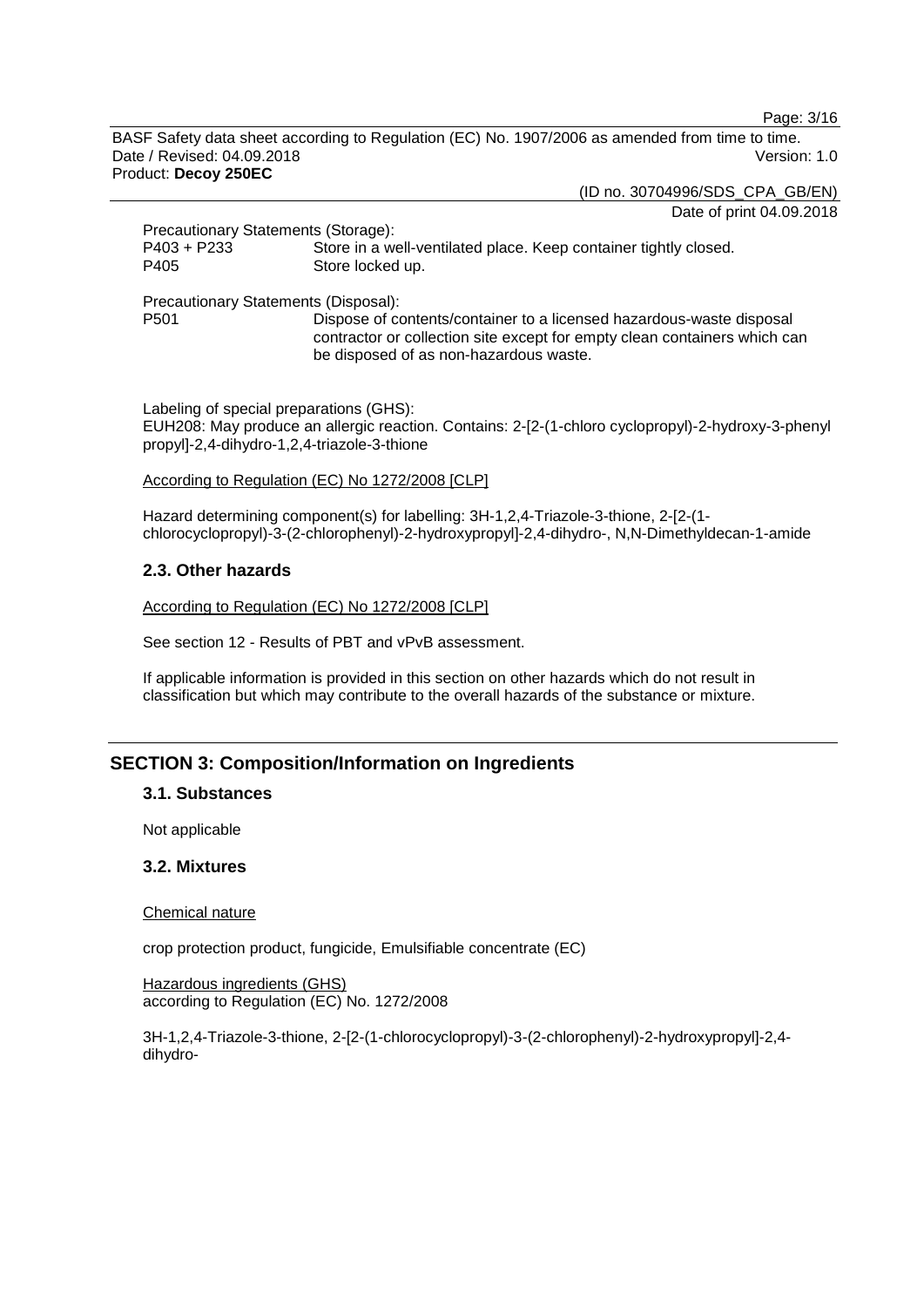Page: 4/16

BASF Safety data sheet according to Regulation (EC) No. 1907/2006 as amended from time to time. Date / Revised: 04.09.2018 Version: 1.0 Product: **Decoy 250EC**

|                                | (ID no. 30704996/SDS_CPA_GB/EN)                                                                            |
|--------------------------------|------------------------------------------------------------------------------------------------------------|
|                                | Date of print 04.09.2018                                                                                   |
| Content (W/W): 25 %            | Aquatic Acute 1                                                                                            |
| CAS Number: 178928-70-6        | Aquatic Chronic 1                                                                                          |
|                                | M-factor acute: 10                                                                                         |
|                                | M-factor chronic: 10                                                                                       |
|                                | H400, H410                                                                                                 |
| N,N-Dimethyldecan-1-amide      |                                                                                                            |
| Content (W/W): $<$ 75 %        | Skin Corr./Irrit. 2                                                                                        |
| CAS Number: 14433-76-2         | Eye Dam./Irrit. 2                                                                                          |
| EC-Number: 238-405-1           | STOT SE 3 (irr. to respiratory syst.)                                                                      |
| REACH registration number: 01- | Aquatic Chronic 3                                                                                          |
| 2119485027-36                  | H319, H315, H335, H412                                                                                     |
| Content (W/W): $<$ 1 %         | 2-[2-(1-chloro cyclopropyl)-2-hydroxy-3-phenyl propyl]-2,4-dihydro-1,2,4-triazole-3-thione<br>Skin Sens. 1 |
|                                | H317                                                                                                       |
|                                |                                                                                                            |

For the classifications not written out in full in this section, including the hazard classes and the hazard statements, the full text is listed in section 16.

# **SECTION 4: First-Aid Measures**

#### **4.1. Description of first aid measures**

First aid personnel should pay attention to their own safety. If the patient is likely to become unconscious, place and transport in stable sideways position (recovery position). Immediately remove contaminated clothing.

Show container, label and/or safety data sheet to physician.

If inhaled:

Keep patient calm, remove to fresh air, seek medical attention.

On skin contact: Wash thoroughly with soap and water.

On contact with eyes:

Wash affected eyes for at least 15 minutes under running water with eyelids held open, consult an eye specialist.

On ingestion: Immediately rinse mouth and then drink 200-300 ml of water, seek medical attention.

## **4.2. Most important symptoms and effects, both acute and delayed**

Symptoms: The most important known symptoms and effects are described in the labelling (see section 2) and/or in section 11., Further symptoms and / or effects are not known so far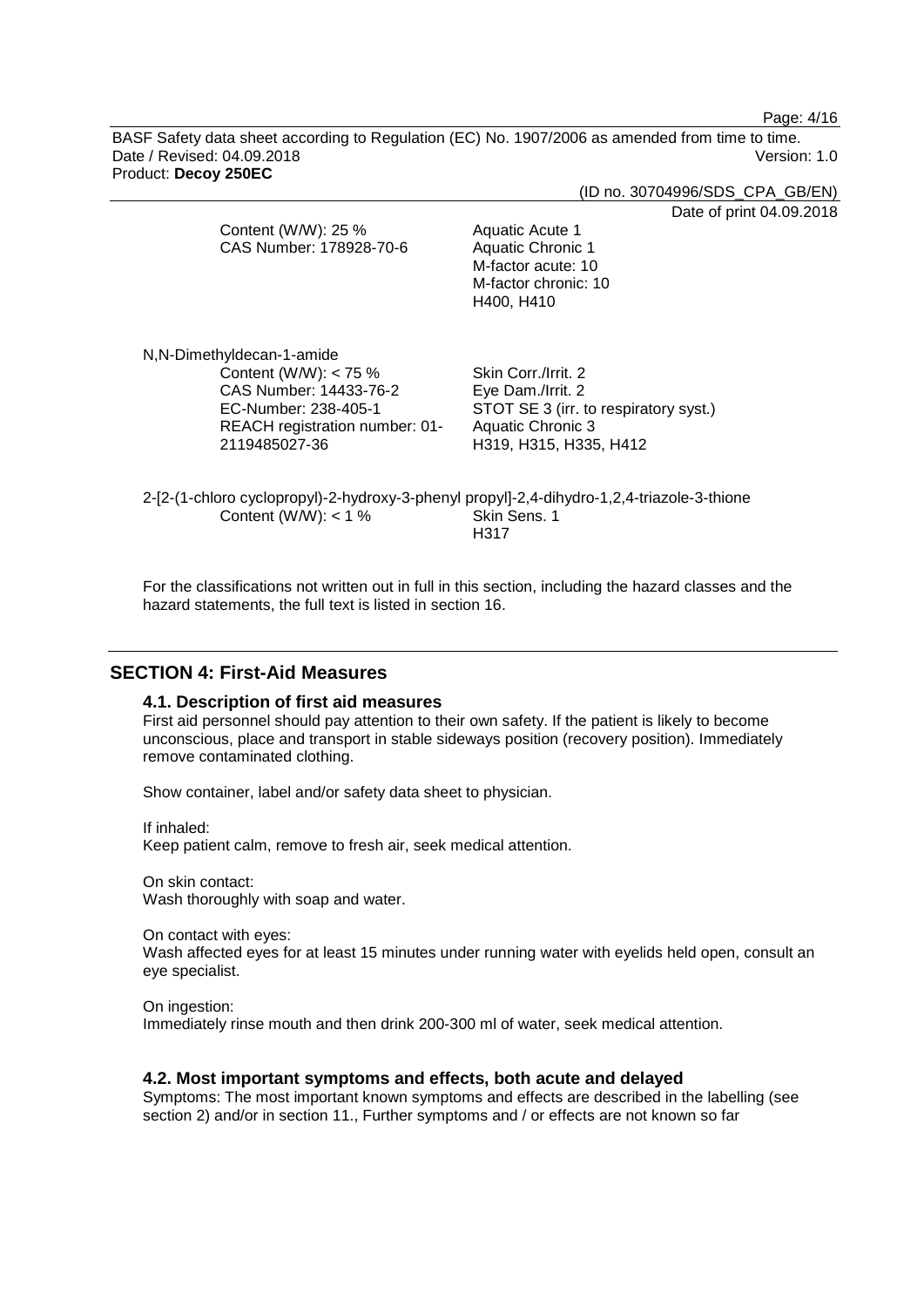Page: 5/16

BASF Safety data sheet according to Regulation (EC) No. 1907/2006 as amended from time to time. Date / Revised: 04.09.2018 Version: 1.0 Product: **Decoy 250EC**

(ID no. 30704996/SDS\_CPA\_GB/EN)

Date of print 04.09.2018

#### **4.3. Indication of any immediate medical attention and special treatment needed** Treatment: Treat according to symptoms (decontamination, vital functions), no known specific antidote.

# **SECTION 5: Fire-Fighting Measures**

# **5.1. Extinguishing media**

Suitable extinguishing media: water spray, dry powder, foam, carbon dioxide

Unsuitable extinguishing media for safety reasons: water jet

## **5.2. Special hazards arising from the substance or mixture**

carbon monoxide, Carbon dioxide, hydrogen chloride, hydrogen cyanide, nitrogen oxides The substances/groups of substances mentioned can be released in case of fire.

## **5.3. Advice for fire-fighters**

Special protective equipment: Wear self-contained breathing apparatus and chemical-protective clothing.

Further information:

Keep containers cool by spraying with water if exposed to fire. In case of fire and/or explosion do not breathe fumes. Collect contaminated extinguishing water separately, do not allow to reach sewage or effluent systems. Dispose of fire debris and contaminated extinguishing water in accordance with official regulations.

# **SECTION 6: Accidental Release Measures**

#### **6.1. Personal precautions, protective equipment and emergency procedures**

Do not breathe vapour/spray. Use personal protective clothing. Avoid contact with the skin, eyes and clothing.

#### **6.2. Environmental precautions**

Do not discharge into the subsoil/soil. Do not discharge into drains/surface waters/groundwater.

Do not allow contamination of public drains or surface or ground waters. Inform local water plc if spillage enters drains and the Environment Agency (England & Wales), the Scottish Environmental Protection Agency (Scotland), or the Environment and Heritage Service (Northern Ireland) if it enters surface or ground waters. Keep people and animals away.

## **6.3. Methods and material for containment and cleaning up**

For small amounts: Pick up with suitable absorbent material (e.g. sand, sawdust, general-purpose binder, kieselguhr).

For large amounts: Dike spillage. Pump off product.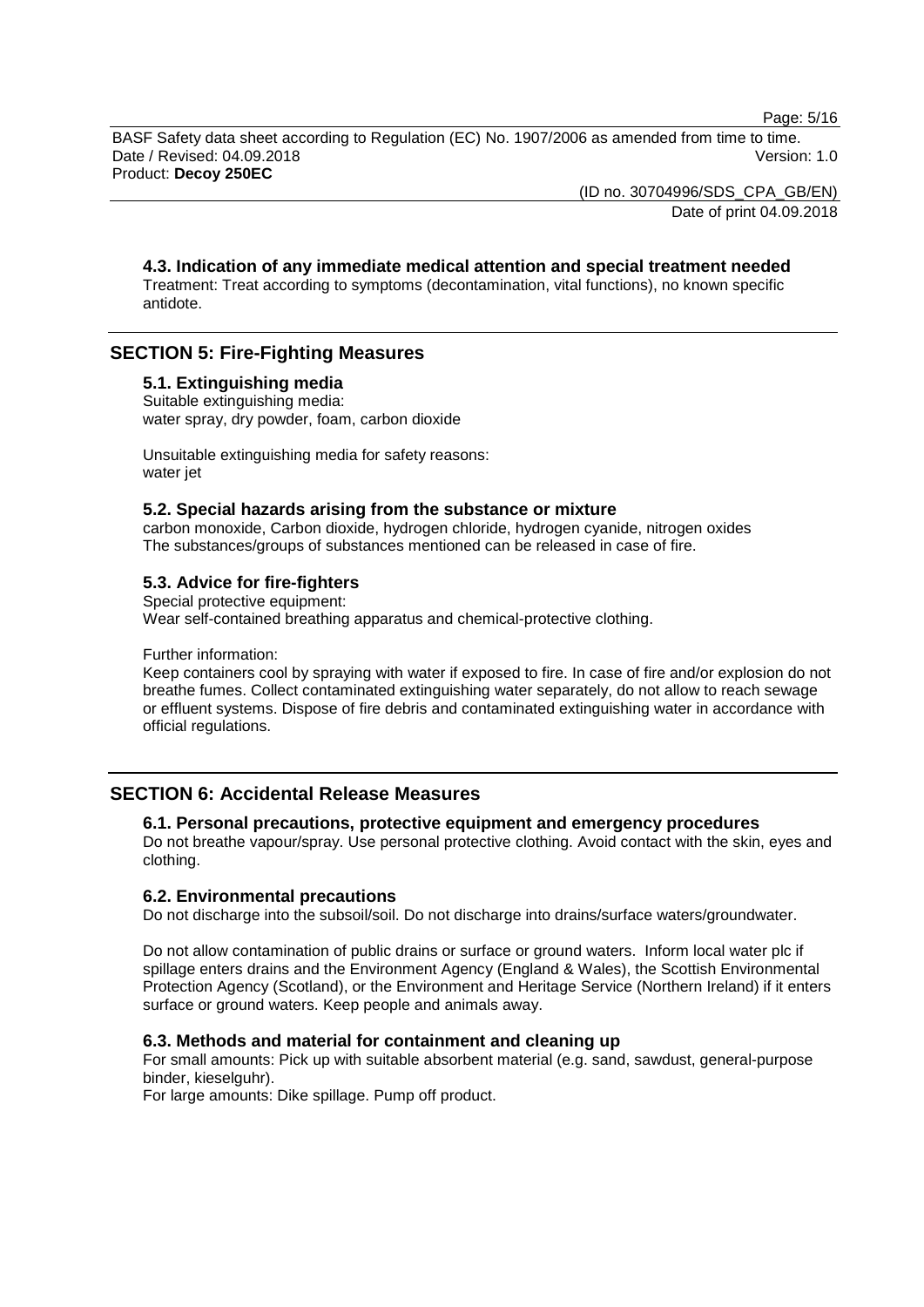Page: 6/16

BASF Safety data sheet according to Regulation (EC) No. 1907/2006 as amended from time to time. Date / Revised: 04.09.2018 Version: 1.0 Product: **Decoy 250EC**

(ID no. 30704996/SDS\_CPA\_GB/EN)

Date of print 04.09.2018

Dispose of absorbed material in accordance with regulations. Collect waste in suitable containers, which can be labeled and sealed. Clean contaminated floors and objects thoroughly with water and detergents, observing environmental regulations.

#### **6.4. Reference to other sections**

Information regarding exposure controls/personal protection and disposal considerations can be found in section 8 and 13.

# **SECTION 7: Handling and Storage**

## **7.1. Precautions for safe handling**

No special measures necessary if stored and handled correctly. Ensure thorough ventilation of stores and work areas. When using do not eat, drink or smoke. Hands and/or face should be washed before breaks and at the end of the shift.

#### Protection against fire and explosion:

Vapours may form ignitable mixture with air. Prevent electrostatic charge - sources of ignition should be kept well clear - fire extinguishers should be kept handy.

#### **7.2. Conditions for safe storage, including any incompatibilities**

Segregate from foods and animal feeds. Further information on storage conditions: Keep away from heat. Protect from direct sunlight. Store protected against freezing.

#### **7.3. Specific end use(s)**

For the relevant identified use(s) listed in Section 1 the advice mentioned in this section 7 is to be observed.

# **SECTION 8: Exposure Controls/Personal Protection**

# **8.1. Control parameters**

Components with occupational exposure limits

No occupational exposure limits known.

Refer to the current edition of HSE Guidance Note EH40 Occupational Exposure Limits (United Kingdom). For normal use and handling refer to the product label/leaflet.

## **8.2. Exposure controls**

#### Personal protective equipment

#### Respiratory protection:

Suitable respiratory protection for lower concentrations or short-term effect: Gas filter for gases/vapours of organic compounds (boiling point >65 °C, e. g. EN 14387 Type A)

Hand protection: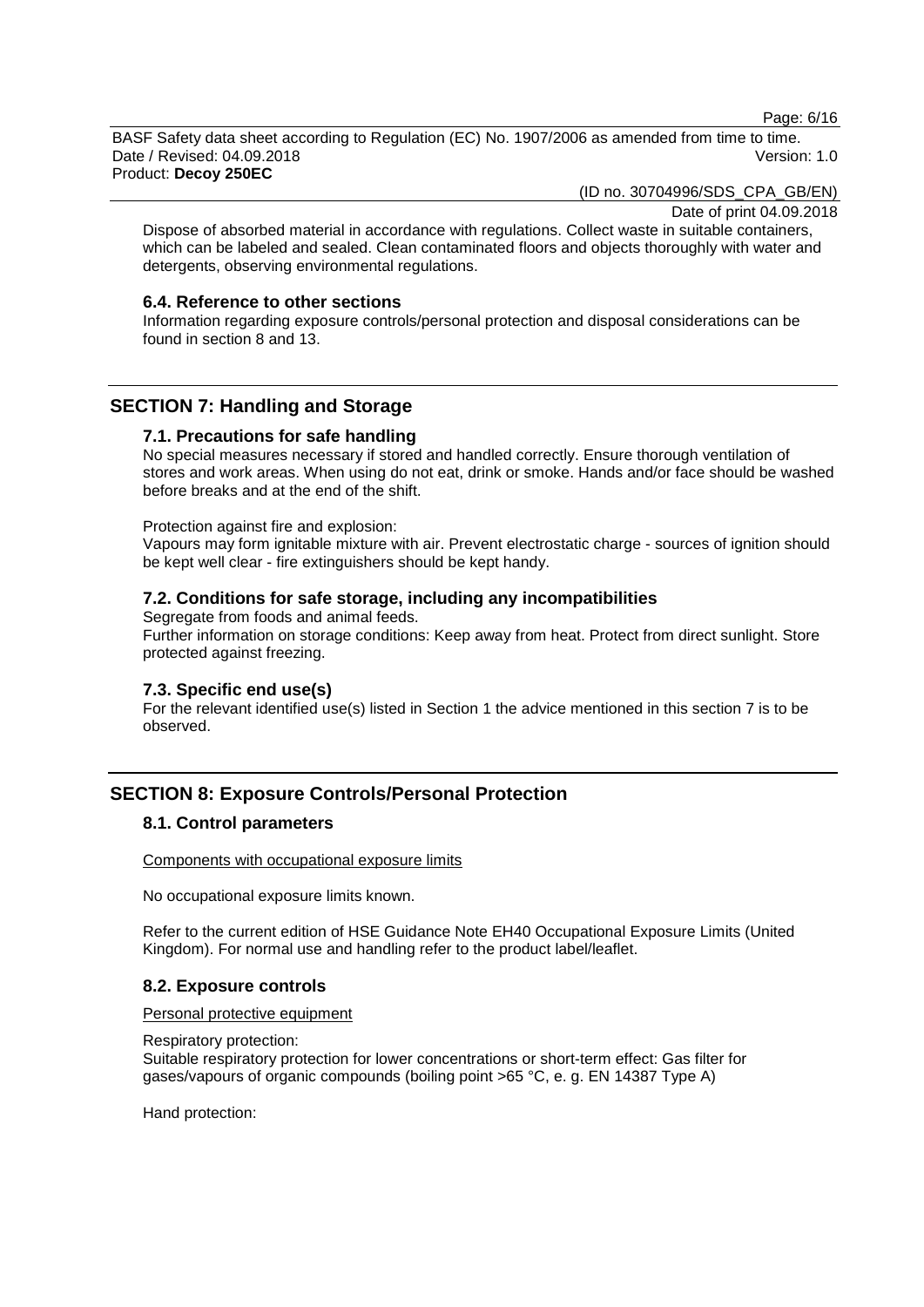Page: 7/16

BASF Safety data sheet according to Regulation (EC) No. 1907/2006 as amended from time to time. Date / Revised: 04.09.2018 Version: 1.0 Product: **Decoy 250EC**

(ID no. 30704996/SDS\_CPA\_GB/EN)

Date of print 04.09.2018

Suitable materials also with prolonged, direct contact (Recommended: Protective index 6, corresponding > 480 minutes of permeation time according to EN 374): nitrile rubber (NBR) - 0.4 mm coating thickness Manufacturer's directions for use should be observed because of great diversity of types.

#### Eye protection:

Safety glasses with side-shields (frame goggles) (e.g. EN 166)

Body protection:

Body protection must be chosen depending on activity and possible exposure, e.g. apron, protecting boots, chemical-protection suit (according to EN 14605 in case of splashes or EN ISO 13982 in case of dust).

# General safety and hygiene measures

The statements on personal protective equipment in the instructions for use apply when handling crop-protection agents in final-consumer packing. Wearing of closed work clothing is recommended. Store work clothing separately. Keep away from food, drink and animal feeding stuffs.

# **SECTION 9: Physical and Chemical Properties**

#### **9.1. Information on basic physical and chemical properties**

| Form:                  | liquid                                                          |
|------------------------|-----------------------------------------------------------------|
| Colour:                | tan                                                             |
| Odour:                 | aromatic                                                        |
| Odour threshold:       |                                                                 |
|                        | Not determined due to potential<br>health hazard by inhalation. |
| pH value:              | approx. $5 - 6$                                                 |
|                        | (deionized water, 10 g/l, 23 °C)                                |
| Melting point:         | < 20 °C                                                         |
|                        | The statements are based on the                                 |
|                        | properties of the individual                                    |
|                        |                                                                 |
|                        | components.                                                     |
| Boiling point:         |                                                                 |
|                        | not applicable                                                  |
| Flash point:           | 152 °C                                                          |
| Evaporation rate:      |                                                                 |
|                        | not applicable                                                  |
| Flammability:          | not applicable                                                  |
| Lower explosion limit: |                                                                 |
|                        | As a result of our experience with this                         |
|                        | product and our knowledge of its                                |
|                        | composition we do not expect any                                |
|                        | hazard as long as the product is used                           |
|                        | appropriately and in accordance with                            |
|                        | the intended use.                                               |
|                        |                                                                 |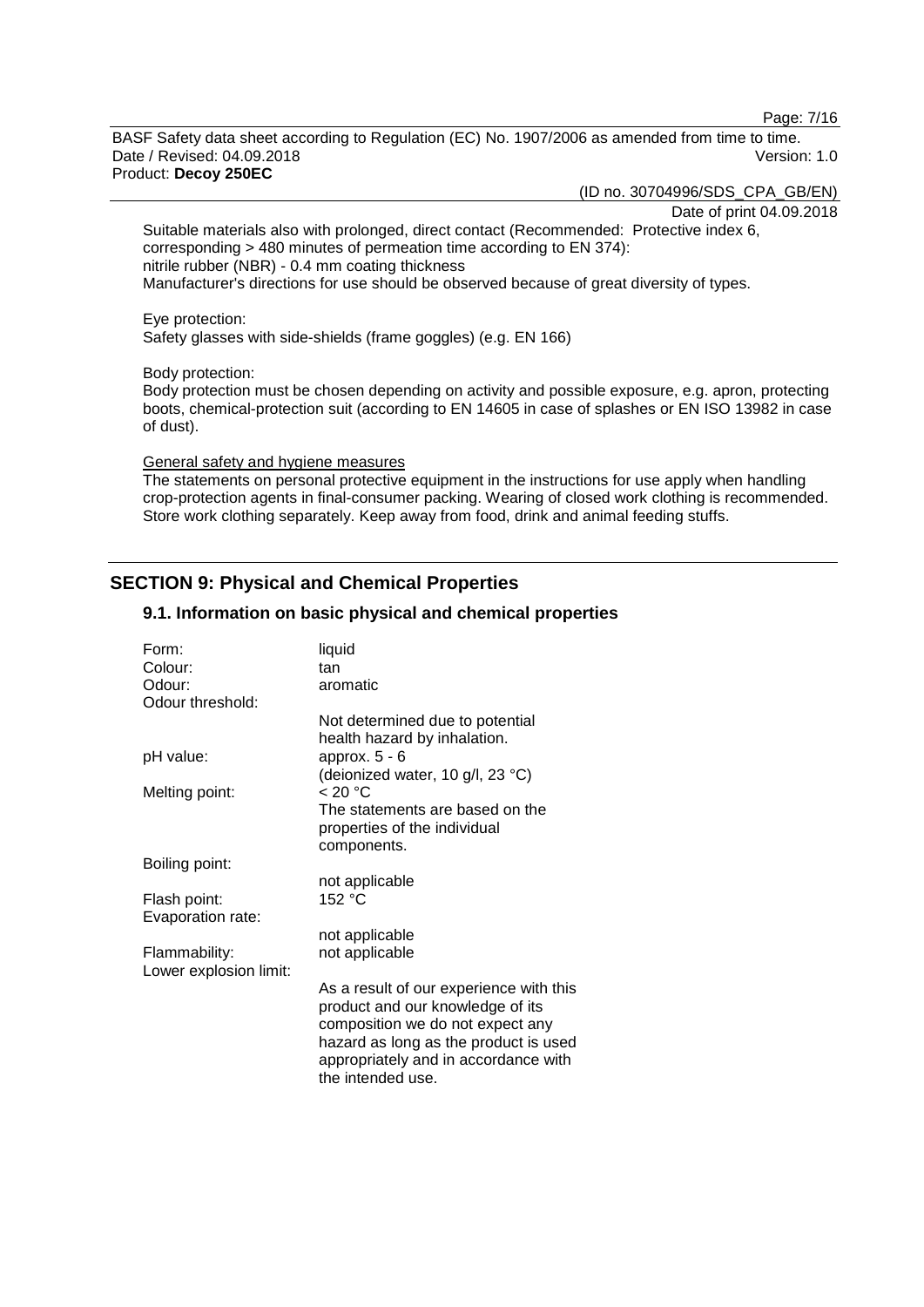Page: 8/16

BASF Safety data sheet according to Regulation (EC) No. 1907/2006 as amended from time to time. Date / Revised: 04.09.2018 Product: **Decoy 250EC**

(ID no. 30704996/SDS\_CPA\_GB/EN)

Date of print 04.09.2018

| Upper explosion limit:         |                                                                                                                                                                                                                       | Dale Of Drift 04.03         |
|--------------------------------|-----------------------------------------------------------------------------------------------------------------------------------------------------------------------------------------------------------------------|-----------------------------|
|                                | As a result of our experience with this<br>product and our knowledge of its<br>composition we do not expect any<br>hazard as long as the product is used<br>appropriately and in accordance with<br>the intended use. |                             |
| Ignition temperature:          | 340 °C                                                                                                                                                                                                                |                             |
| Vapour pressure:               | approx. 0.001 hPa<br>(25 °C)                                                                                                                                                                                          |                             |
|                                | Information applies to the solvent.                                                                                                                                                                                   |                             |
| Density:                       | approx. 1.00 g/cm3                                                                                                                                                                                                    |                             |
|                                | (20 °C)                                                                                                                                                                                                               |                             |
| Relative vapour density (air): |                                                                                                                                                                                                                       |                             |
|                                | not applicable                                                                                                                                                                                                        |                             |
| Solubility in water:           | The statements are based on the                                                                                                                                                                                       |                             |
|                                | properties of the individual                                                                                                                                                                                          |                             |
|                                | components.                                                                                                                                                                                                           |                             |
|                                | approx. 0.3 g/l                                                                                                                                                                                                       |                             |
|                                | (20 °C)                                                                                                                                                                                                               |                             |
|                                | Partitioning coefficient n-octanol/water (log Kow):                                                                                                                                                                   |                             |
|                                | not applicable                                                                                                                                                                                                        |                             |
|                                | Thermal decomposition: No decomposition if stored and handled as prescribed/indicated.                                                                                                                                |                             |
| Viscosity, kinematic:          | approx. 35.1 mm2/s                                                                                                                                                                                                    |                             |
|                                | (40 °C)                                                                                                                                                                                                               |                             |
| Explosion hazard:              | not explosive                                                                                                                                                                                                         | (Directive 92/69/EEC, A.14) |
| Fire promoting properties:     | Based on its structural properties                                                                                                                                                                                    |                             |
|                                | the product is not classified as                                                                                                                                                                                      |                             |
|                                | oxidizing.                                                                                                                                                                                                            |                             |
|                                |                                                                                                                                                                                                                       |                             |

## **9.2. Other information**

| Surface tension: | $29.9$ mN/m |
|------------------|-------------|
|                  | (20 °C)     |

# **SECTION 10: Stability and Reactivity**

#### **10.1. Reactivity**

No hazardous reactions if stored and handled as prescribed/indicated.

#### **10.2. Chemical stability**

The product is stable if stored and handled as prescribed/indicated.

## **10.3. Possibility of hazardous reactions**

No hazardous reactions if stored and handled as prescribed/indicated.

#### **10.4. Conditions to avoid**

See MSDS section 7 - Handling and storage.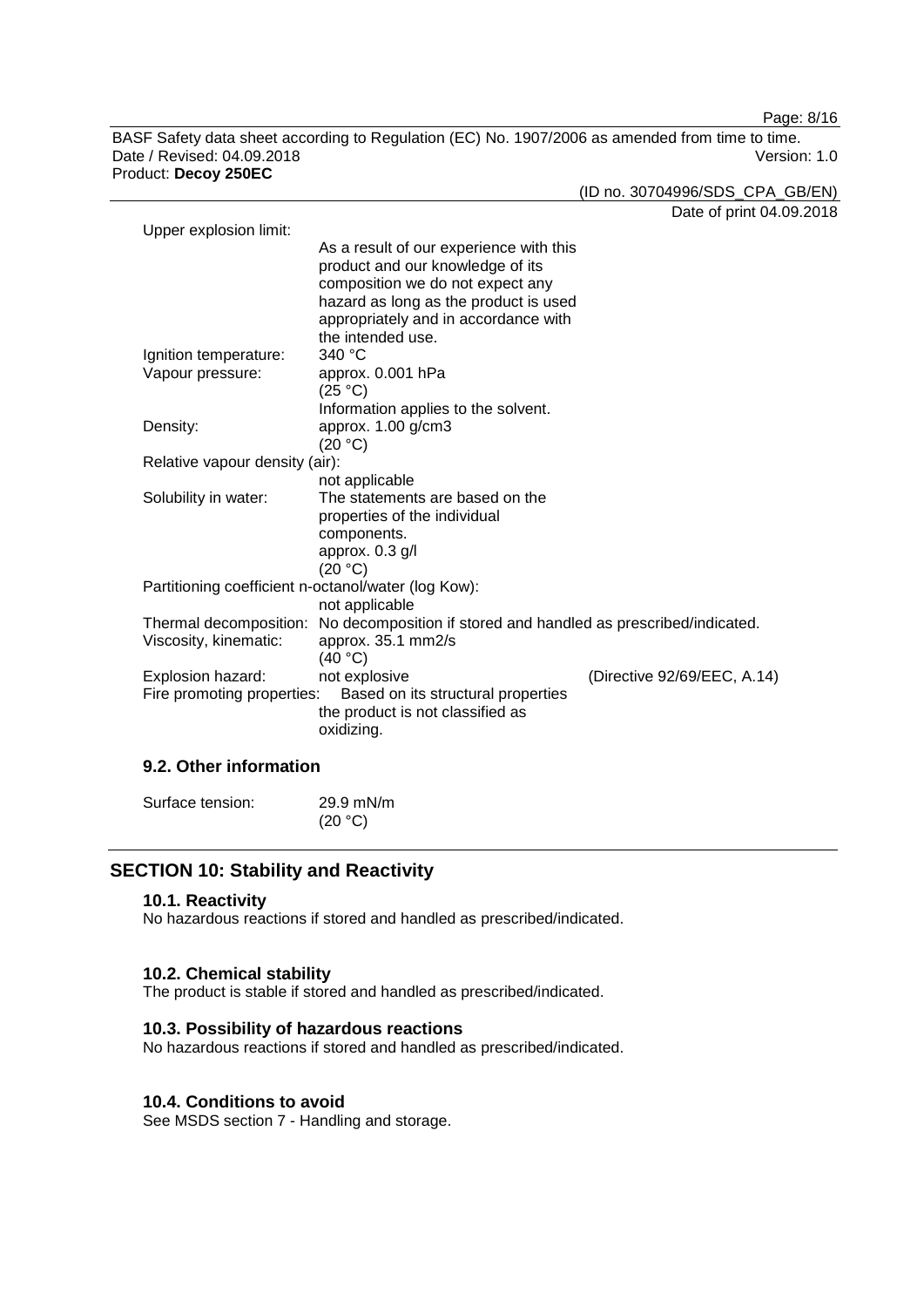Page: 9/16

BASF Safety data sheet according to Regulation (EC) No. 1907/2006 as amended from time to time. Date / Revised: 04.09.2018 Version: 1.0 Product: **Decoy 250EC**

> (ID no. 30704996/SDS\_CPA\_GB/EN) Date of print 04.09.2018

## **10.5. Incompatible materials**

Substances to avoid: strong acids, strong bases, strong oxidizing agents

#### **10.6. Hazardous decomposition products**

Hazardous decomposition products: No hazardous decomposition products if stored and handled as prescribed/indicated.

# **SECTION 11: Toxicological Information**

#### **11.1. Information on toxicological effects**

Acute toxicity

Assessment of acute toxicity: Of low toxicity after single ingestion. Of low toxicity after short-term skin contact. Virtually nontoxic by inhalation.

Experimental/calculated data: LD50 rat (oral): > 2,500 mg/kg

LC50 rat (by inhalation):  $>$  5 mg/l 4 h The test result applies only to the substance transferred into respirable aerosol (particles  $<$  20  $\mu$ m). Highest concentration available for testing.

LD50 rat (dermal): > 4,000 mg/kg

Irritation

Assessment of irritating effects: Eye contact causes irritation. Not irritating to the skin.

Experimental/calculated data: Skin corrosion/irritation rabbit: non-irritant The product has not been tested. The statement has been derived from substances/products of a similar structure or composition.

Serious eye damage/irritation rabbit: Irritant. The product has not been tested. The statement has been derived from substances/products of a similar structure or composition.

Respiratory/Skin sensitization

Assessment of sensitization:

Skin sensitizing effects were not observed in animal studies. A sensitizing effect on particularly sensitive individuals cannot be excluded.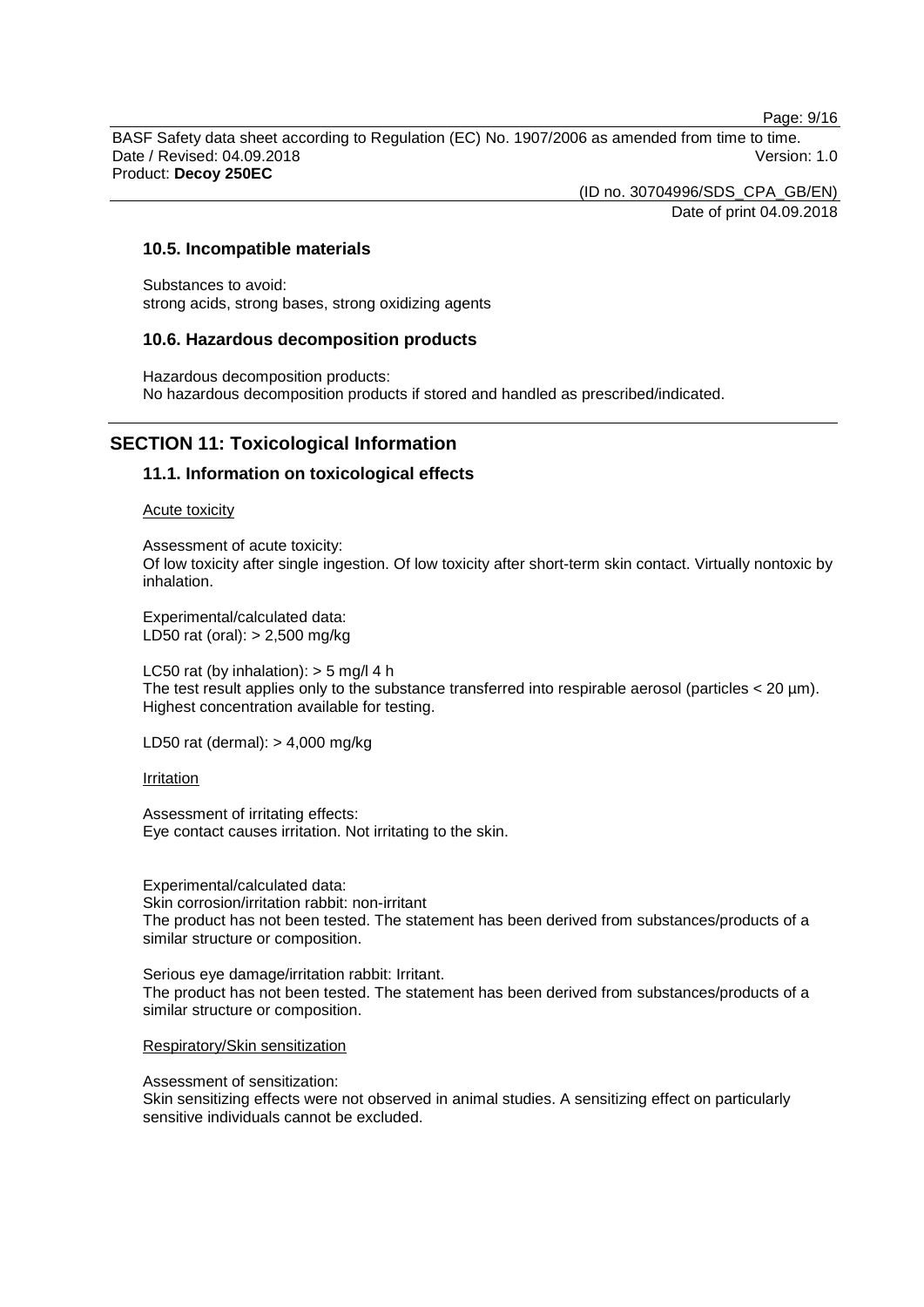Page: 10/16

BASF Safety data sheet according to Regulation (EC) No. 1907/2006 as amended from time to time. Date / Revised: 04.09.2018 Version: 1.0 Product: **Decoy 250EC**

> (ID no. 30704996/SDS\_CPA\_GB/EN) Date of print 04.09.2018

Experimental/calculated data: modified Buehler test guinea pig: Non-sensitizing. The product has not been tested. The statement has been derived from substances/products of a similar structure or composition.

#### Germ cell mutagenicity

Assessment of mutagenicity:

Mutagenicity tests revealed no genotoxic potential. The product has not been tested. The statement has been derived from the properties of the individual components.

#### **Carcinogenicity**

Assessment of carcinogenicity:

The results of various animal studies gave no indication of a carcinogenic effect. The product has not been tested. The statement has been derived from the properties of the individual components.

#### Reproductive toxicity

Assessment of reproduction toxicity:

The product has not been tested. The statement has been derived from the properties of the individual components.

*Information on: 3H-1,2,4-Triazole-3-thione, 2-[2-(1-chlorocyclopropyl)-3-(2-chlorophenyl)-2 hydroxypropyl]-2,4-dihydro-Assessment of reproduction toxicity:*

*The potential to impair fertility cannot be excluded when given at maternally toxic doses.* ----------------------------------

#### Developmental toxicity

Assessment of teratogenicity:

The product has not been tested. The statement has been derived from the properties of the individual components.

*Information on: 3H-1,2,4-Triazole-3-thione, 2-[2-(1-chlorocyclopropyl)-3-(2-chlorophenyl)-2 hydroxypropyl]-2,4-dihydro-*

*Assessment of teratogenicity:*

*The substance did not cause malformations in animal studies; however, toxicity to development was observed at high doses that were toxic to the parental animals.*

*Information on: N,N-Dimethyldecan-1-amide*

*Assessment of teratogenicity:*

*The substance did not cause malformations in animal studies; however, toxicity to development was observed at high doses that were toxic to the parental animals. The product has not been tested. The statement has been derived from substances/products of a similar structure or composition.* ----------------------------------

Specific target organ toxicity (single exposure)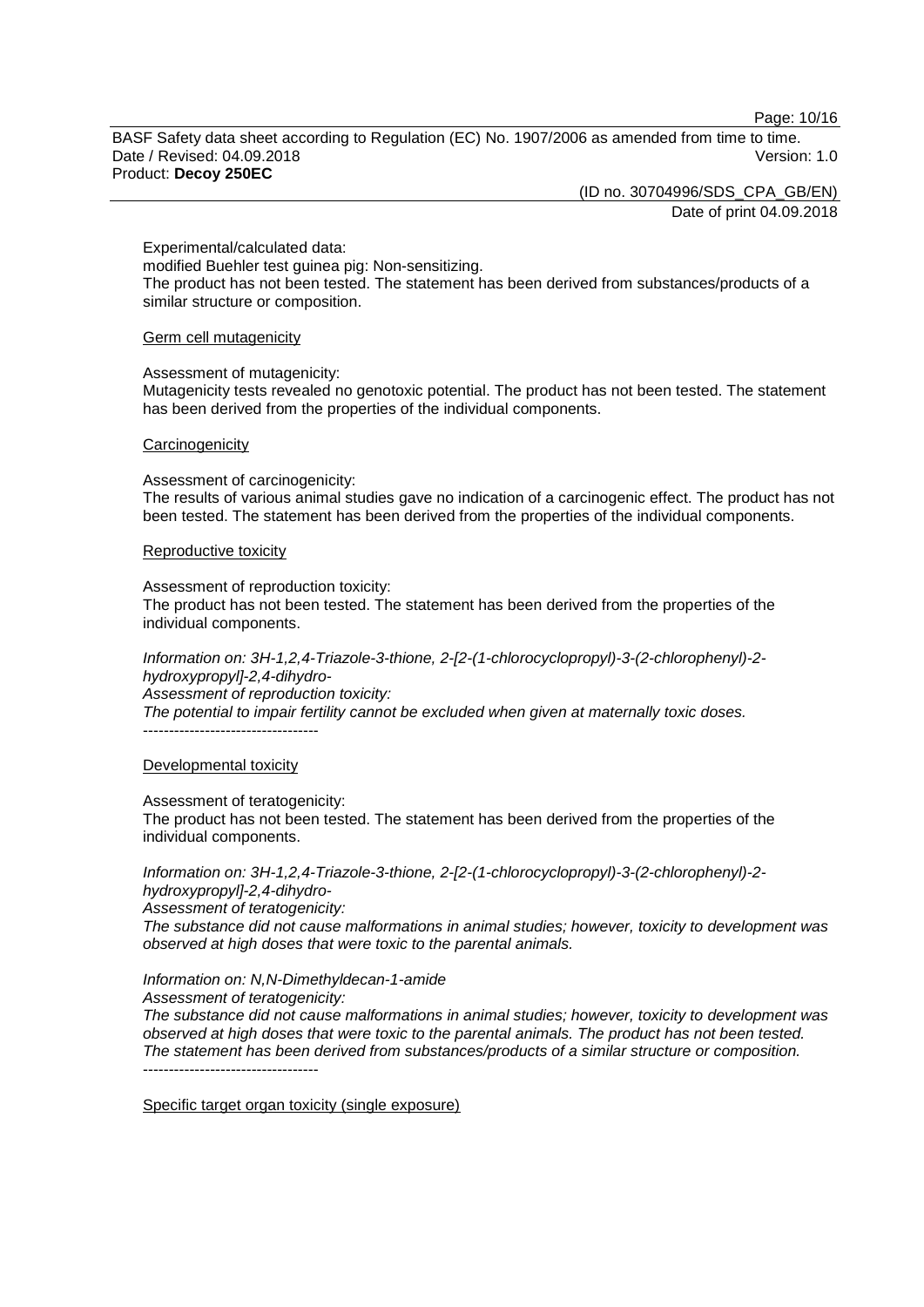Page: 11/16

BASF Safety data sheet according to Regulation (EC) No. 1907/2006 as amended from time to time. Date / Revised: 04.09.2018 Version: 1.0 Product: **Decoy 250EC**

(ID no. 30704996/SDS\_CPA\_GB/EN)

Date of print 04.09.2018

Assessment of STOT single: Causes temporary irritation of the respiratory tract.

Remarks: The product has not been tested. The statement has been derived from the properties of the individual components.

Repeated dose toxicity and Specific target organ toxicity (repeated exposure)

Assessment of repeated dose toxicity:

The product has not been tested. The statement has been derived from the properties of the individual components.

*Information on: N,N-Dimethyldecan-1-amide Assessment of repeated dose toxicity: The product has not been tested. The statement has been derived from substances/products of a similar structure or composition. After repeated exposure the prominent effect is local irritation.* ----------------------------------

#### Aspiration hazard

#### No aspiration hazard expected.

The product has not been tested. The statement has been derived from the properties of the individual components.

#### Other relevant toxicity information

Misuse can be harmful to health.

## **SECTION 12: Ecological Information**

#### **12.1. Toxicity**

Assessment of aquatic toxicity: Very toxic to aquatic life with long lasting effects.

Toxicity to fish: LC50 (96 h) approx. 4.02 mg/l, Oncorhynchus mykiss

Aquatic invertebrates: EC50 (48 h) approx. 2.9 mg/l, Daphnia magna

Aquatic plants: EC50 (72 h) 12.7 mg/l (growth rate), Pseudokirchneriella subcapitata

*Information on: 3H-1,2,4-Triazole-3-thione, 2-[2-(1-chlorocyclopropyl)-3-(2-chlorophenyl)-2 hydroxypropyl]-2,4-dihydro-Aquatic plants: EC50 (72 h) 0.046 mg/l (growth rate), Scenedesmus subspicatus* ----------------------------------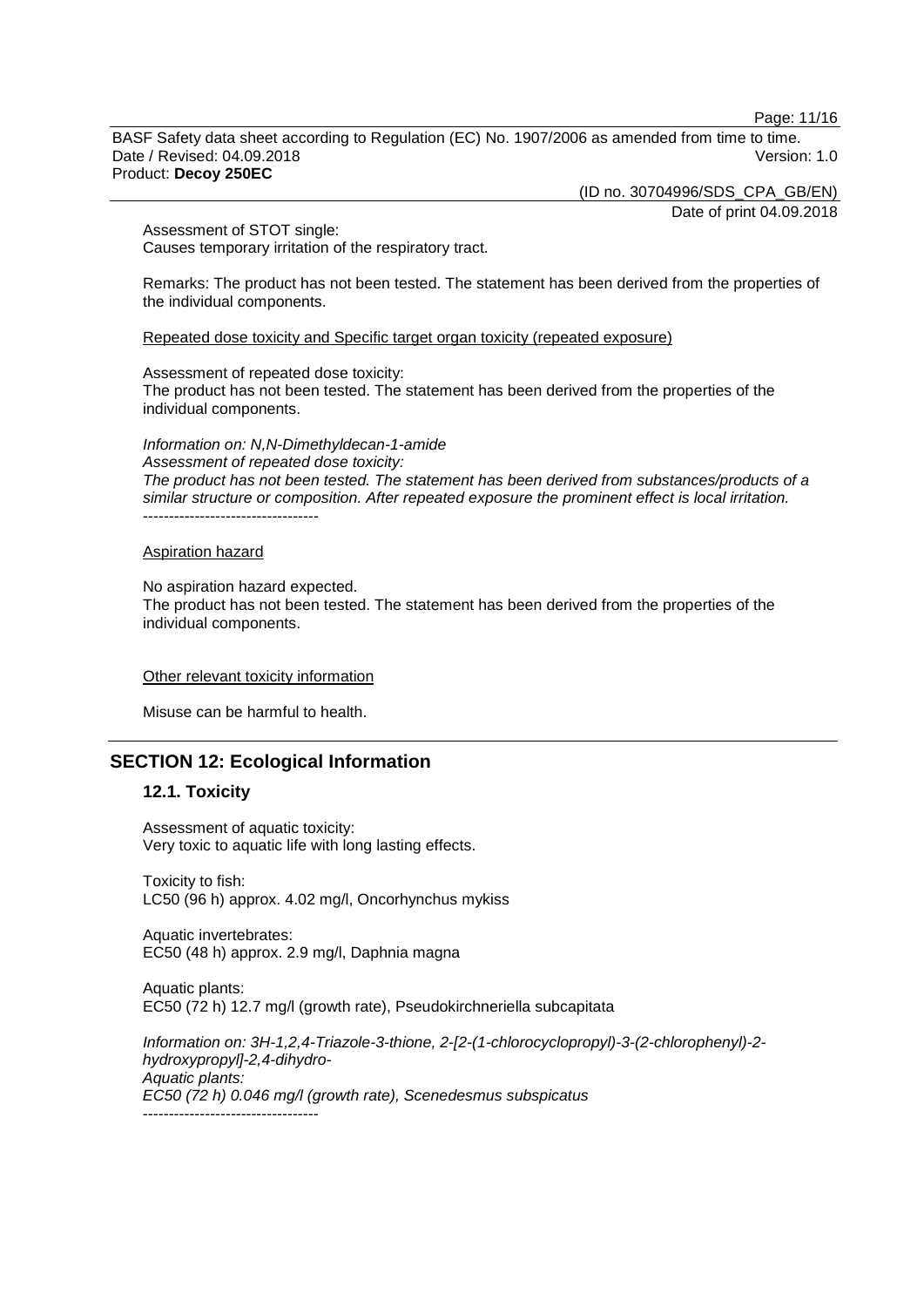Page: 12/16

BASF Safety data sheet according to Regulation (EC) No. 1907/2006 as amended from time to time. Date / Revised: 04.09.2018 Version: 1.0 Product: **Decoy 250EC**

> (ID no. 30704996/SDS\_CPA\_GB/EN) Date of print 04.09.2018

# **12.2. Persistence and degradability**

Assessment biodegradation and elimination (H2O): The product has not been tested. The statement has been derived from the properties of the individual components.

*Information on: 3H-1,2,4-Triazole-3-thione, 2-[2-(1-chlorocyclopropyl)-3-(2-chlorophenyl)-2 hydroxypropyl]-2,4-dihydro-Assessment biodegradation and elimination (H2O): Not readily biodegradable (by OECD criteria).*

*Information on: N,N-Dimethyldecan-1-amide Assessment biodegradation and elimination (H2O): Readily biodegradable.* ----------------------------------

# **12.3. Bioaccumulative potential**

Assessment bioaccumulation potential: The product has not been tested. The statement has been derived from the properties of the individual components.

*Information on: 3H-1,2,4-Triazole-3-thione, 2-[2-(1-chlorocyclopropyl)-3-(2-chlorophenyl)-2 hydroxypropyl]-2,4-dihydro-Bioaccumulation potential: Bioconcentration factor: 19.7, Lepomis macrochirus Does not accumulate in organisms.*

----------------------------------

## **12.4. Mobility in soil**

Assessment transport between environmental compartments: Adsorption in soil: The product has not been tested. The statement has been derived from the properties of the individual components.

*Information on: 3H-1,2,4-Triazole-3-thione, 2-[2-(1-chlorocyclopropyl)-3-(2-chlorophenyl)-2 hydroxypropyl]-2,4-dihydro-Assessment transport between environmental compartments: Adsorption in soil: low mobility in soil*  $-$ 

# **12.5. Results of PBT and vPvB assessment**

The product does not contain a substance fulfilling the PBT (persistent/bioaccumulative/toxic) criteria or the vPvB (very persistent/very bioaccumulative) criteria.

# **12.6. Other adverse effects**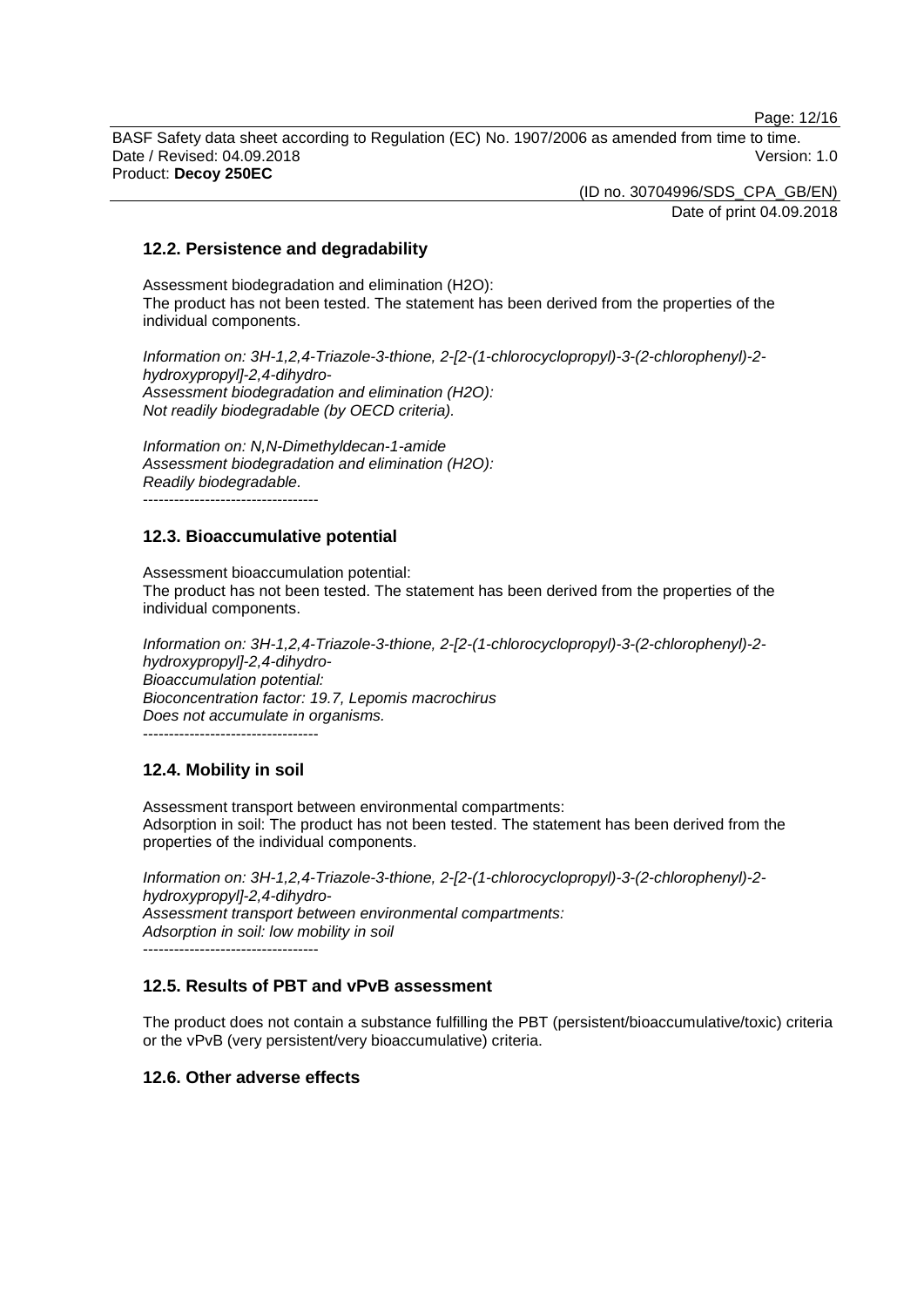Page: 13/16

BASF Safety data sheet according to Regulation (EC) No. 1907/2006 as amended from time to time. Date / Revised: 04.09.2018 Version: 1.0 Product: **Decoy 250EC**

(ID no. 30704996/SDS\_CPA\_GB/EN)

Date of print 04.09.2018

The product does not contain substances that are listed in Regulation (EC) 1005/2009 on substances that deplete the ozone layer.

# **12.7. Additional information**

Other ecotoxicological advice: Do not discharge product into the environment without control.

# **SECTION 13: Disposal Considerations**

#### **13.1. Waste treatment methods**

Must be disposed of or incinerated in accordance with local regulations.

The UK Environmental Protection (Duty of Care) Regulations (EP) and amendments should be noted (United Kingdom).

This product and any uncleaned containers must be disposed of as hazardous waste in accordance with the 2005 Hazardous Waste Regulations and amendments (United Kingdom)

Contaminated packaging: Contaminated packaging should be emptied as far as possible and disposed of in the same manner as the substance/product.

# **SECTION 14: Transport Information**

#### **Land transport**

| ۰, |
|----|
|----|

| UN number<br>UN proper shipping name:<br>Transport hazard class(es):<br>Packing group:<br>Environmental hazards:<br>Special precautions for<br>user: | UN3082<br>ENVIRONMENTALLY HAZARDOUS SUBSTANCE, LIQUID,<br>N.O.S. (contains PROTHIOCONAZOLE)<br>9. EHSM<br>Ш<br>yes<br>None known |
|------------------------------------------------------------------------------------------------------------------------------------------------------|----------------------------------------------------------------------------------------------------------------------------------|
| RID                                                                                                                                                  |                                                                                                                                  |
| UN number<br>UN proper shipping name:<br>Transport hazard class(es):<br>Packing group:                                                               | <b>UN3082</b><br>ENVIRONMENTALLY HAZARDOUS SUBSTANCE, LIQUID,<br>N.O.S. (contains PROTHIOCONAZOLE)<br>9, EHSM<br>Ш               |
| Environmental hazards:                                                                                                                               | yes                                                                                                                              |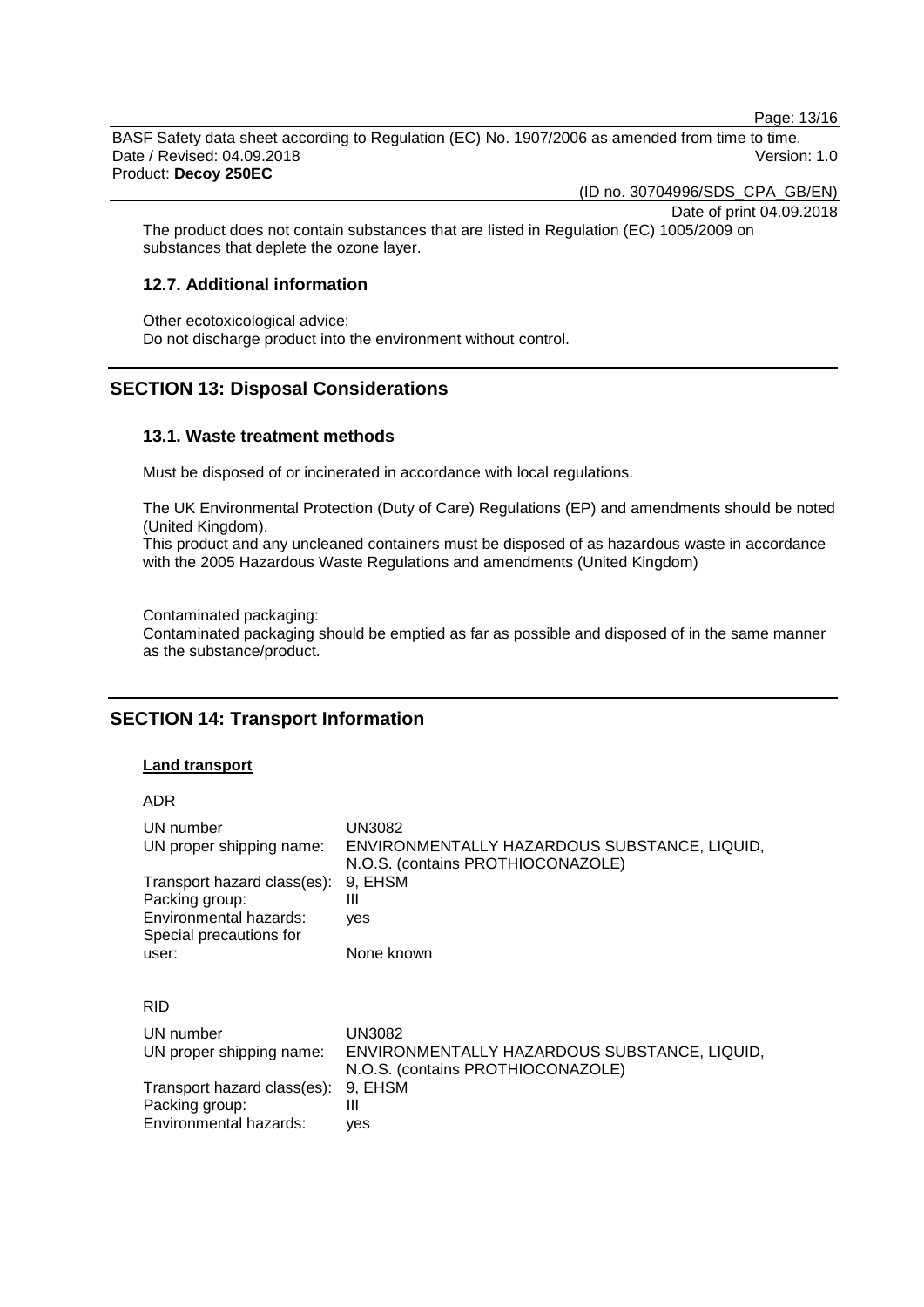Page: 14/16

BASF Safety data sheet according to Regulation (EC) No. 1907/2006 as amended from time to time. Date / Revised: 04.09.2018 Product: **Decoy 250EC**

(ID no. 30704996/SDS\_CPA\_GB/EN)

Date of print 04.09.2018

Special precautions for user: None known

#### **Inland waterway transport** ADN

| UN number<br>UN proper shipping name: | UN3082<br>ENVIRONMENTALLY HAZARDOUS SUBSTANCE, LIQUID,<br>N.O.S. (contains PROTHIOCONAZOLE) |
|---------------------------------------|---------------------------------------------------------------------------------------------|
| Transport hazard class(es): 9, EHSM   |                                                                                             |
| Packing group:                        | Ш                                                                                           |
| Environmental hazards:                | ves                                                                                         |
| Special precautions for               | None known                                                                                  |
| user:                                 |                                                                                             |

Transport in inland waterway vessel Not evaluated

## **Sea transport**

IMDG

| UN number:<br>UN proper shipping name: | <b>UN 3082</b><br>ENVIRONMENTALLY HAZARDOUS SUBSTANCE, LIQUID,<br>N.O.S. (contains PROTHIOCONAZOLE) |
|----------------------------------------|-----------------------------------------------------------------------------------------------------|
| Transport hazard class(es):            | 9, EHSM                                                                                             |
| Packing group:                         | Ш                                                                                                   |
| Environmental hazards:                 | ves                                                                                                 |
|                                        | Marine pollutant: YES                                                                               |
| Special precautions for<br>user:       | None known                                                                                          |

#### **Air transport**

IATA/ICAO

| UN number:                          | <b>UN 3082</b>                               |
|-------------------------------------|----------------------------------------------|
| UN proper shipping name:            | ENVIRONMENTALLY HAZARDOUS SUBSTANCE, LIQUID, |
|                                     | N.O.S. (contains PROTHIOCONAZOLE)            |
| Transport hazard class(es): 9, EHSM |                                              |
| Packing group:                      | Ш                                            |
| Environmental hazards:              | ves                                          |
| Special precautions for             | None known                                   |
| user:                               |                                              |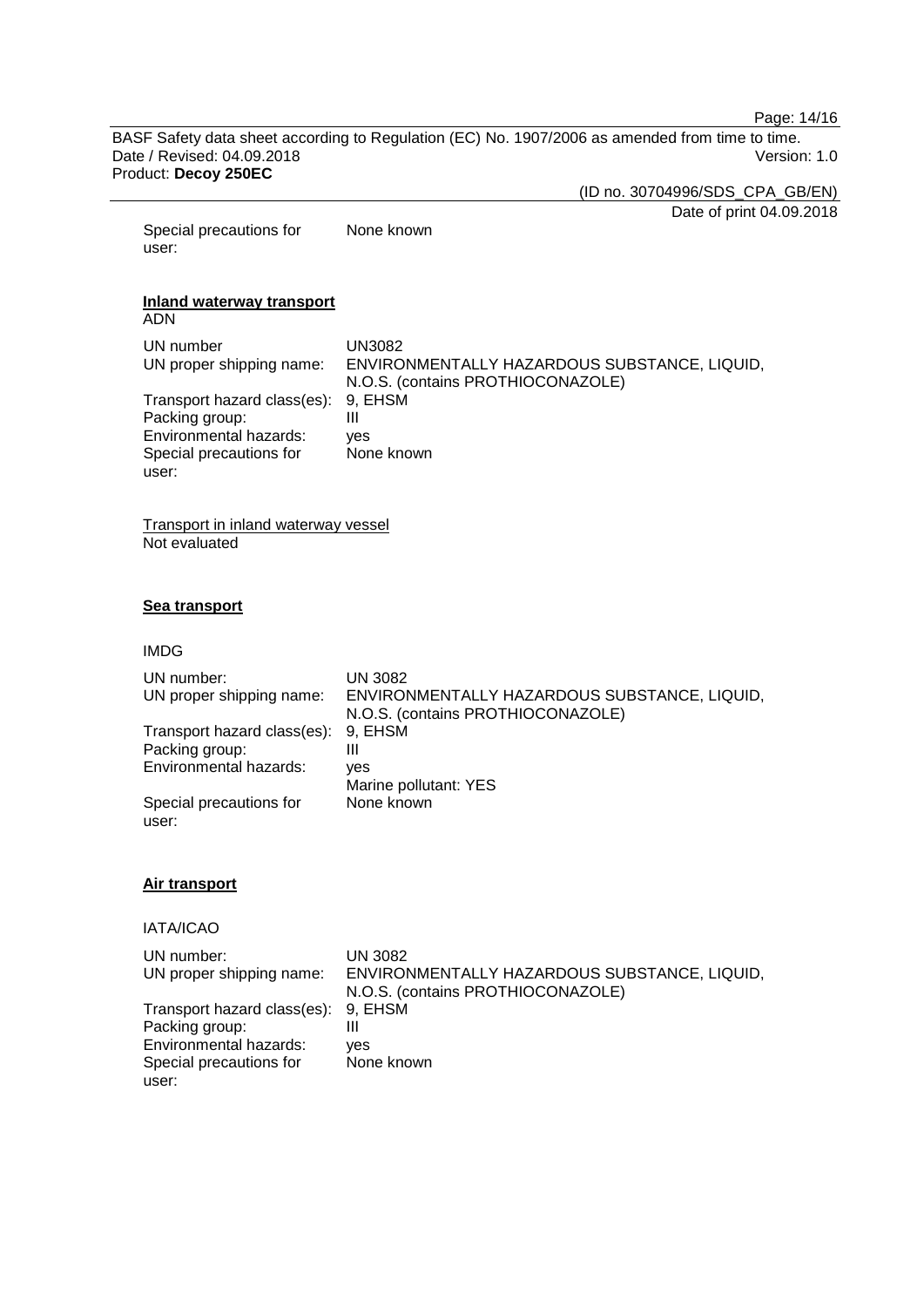Page: 15/16

BASF Safety data sheet according to Regulation (EC) No. 1907/2006 as amended from time to time. Date / Revised: 04.09.2018 Version: 1.0 Product: **Decoy 250EC**

(ID no. 30704996/SDS\_CPA\_GB/EN)

Date of print 04.09.2018

## **14.1. UN number**

See corresponding entries for "UN number" for the respective regulations in the tables above.

## **14.2. UN proper shipping name**

See corresponding entries for "UN proper shipping name" for the respective regulations in the tables above.

# **14.3. Transport hazard class(es)**

See corresponding entries for "Transport hazard class(es)" for the respective regulations in the tables above.

## **14.4. Packing group**

See corresponding entries for "Packing group" for the respective regulations in the tables above.

## **14.5. Environmental hazards**

See corresponding entries for "Environmental hazards" for the respective regulations in the tables above.

## **14.6. Special precautions for user**

See corresponding entries for "Special precautions for user" for the respective regulations in the tables above.

# **14.7. Transport in bulk according to Annex II of MARPOL and the IBC Code**

| Not evaluated |
|---------------|
| Not evaluated |
| Not evaluated |
| Not evaluated |
| Not evaluated |
|               |

#### **Further information**

This product is subject to the most recent edition of "The Carriage of Dangerous Goods and Use of Transportable Pressure Equipment Regulations" and their amendments (United Kingdom).

# **SECTION 15: Regulatory Information**

# **15.1. Safety, health and environmental regulations/legislation specific for the substance or mixture**

## Prohibitions, Restrictions and Authorizations

Annex XVII of Regulation (EC) No 1907/2006: Number on List: 3 Restrictions of Regulation (EC) No 1907/2006, Annex XVII, do not apply for the intended use(s) of the product given in this MSDS.

This product is classified under the European CLP Regulation. (United Kingdom) The data should be considered when making any assessment under the Control of Substances Hazardous to Health Regulations (COSHH), and related guidance, for example, 'COSHH Essentials' (United Kingdom).